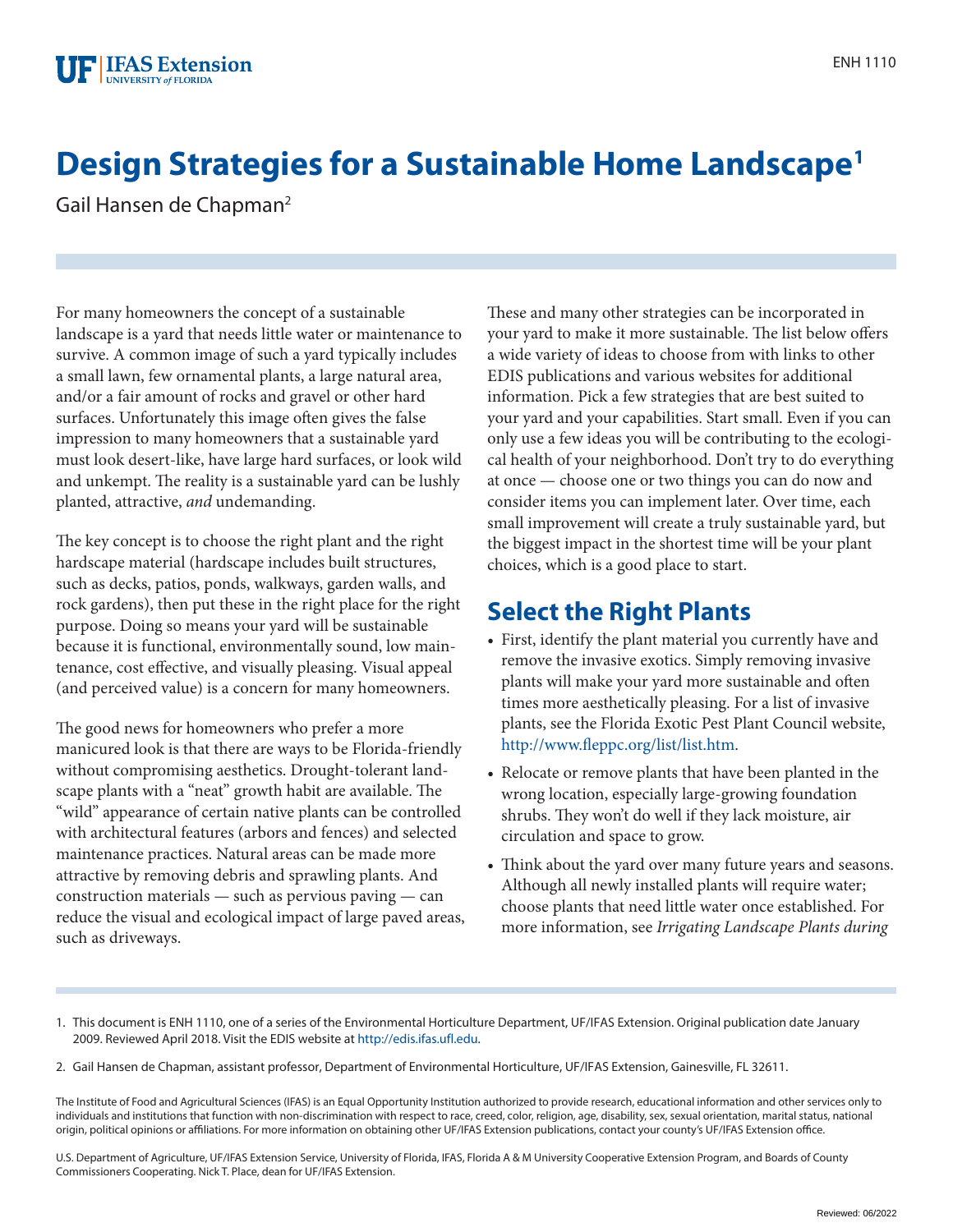*Establishment* (available on line at [http://edis.ifas.ufl.edu/](http://edis.ifas.ufl.edu/ep113) [ep113](http://edis.ifas.ufl.edu/ep113)).

- Group plants by similar water and soil needs, and limit the use of plants that need a lot of water to very small, highly visible areas of the garden. Typical areas include the front-entry door, the area adjacent to the pool enclosure or patio, or a driveway entrance.
- Plant more trees. They need less water once established and provide shade, which reduces temperature and evaporation of moisture creating a pleasant microclimate. See *Specifications for Planting Trees and Shrubs in the Southeastern U.S.* (available online at [http://edis.ifas.ufl.](http://edis.ifas.ufl.edu/ep112) [edu/ep112](http://edis.ifas.ufl.edu/ep112)).
- Consider vegetation that will produce food for wildlife for your family. For more information go online to *Edible Landscaping*,<http://edis.ifas.ufl.edu/ep146>and *Your Florida Dooryard Citrus Guide*, [http://edis.ifas.ufl.edu/](http://edis.ifas.ufl.edu/features/handbooks/dooryardcitrus.html) [features/handbooks/dooryardcitrus.html](http://edis.ifas.ufl.edu/features/handbooks/dooryardcitrus.html).
- Use compost bins for all plant waste. To construct a bin see *Construction of Home Compost Units* (online at [http://](http://polkhort.ifas.ufl.edu/documents/publications/Composter%20construction.pdf) [polkhort.ifas.ufl.edu/documents/publications/Compos](http://polkhort.ifas.ufl.edu/documents/publications/Composter%20construction.pdf)[ter%20construction.pdf](http://polkhort.ifas.ufl.edu/documents/publications/Composter%20construction.pdf)).
- Use your house, fences, walls, and trees to create microclimates for different plants. For example, the north side of your house will provide deep shade, fencing can be used to block cold winter winds, and stone or concrete garden walls can absorb and re-radiate heat for a warm spot at night.

#### **Keep up the Maintenance**

- Remember native plants that look untamed in their natural habitat may have a more appealing, ornamental look when trimmed and cared for. For those concerned with security, good maintenance provides a visible indicator that the landscape is intentional and the house is inhabited. For tips on pruning, see *Pruning Landscape Trees and Shrubs* [\(http://edis.ifas.ufl.edu/mg087](http://edis.ifas.ufl.edu/mg087)).
- Use other design cues and maintenance strategies to indicate that the yard is being cared for and to broaden the aesthetic appeal, including the following:
	- Small (minimum 4-foot wide) areas of neatly mown turf by plant beds or along roads and walkways give the entire yard a more manicured look.
	- Mix common, easy-to-recognize plants with natives, and/or mix naturalistic plantings with formal plantings for a touch of manicured look.
- Use "naturalistic" pruning techniques that maintain a neat, but un-sheared plant. Use the natural form or habit

of the plant as your guide for the trimmed form, and don't shape shrubs to look like balls or formal square hedges.

- Use plants with the appropriate size and habit to avoid constant pruning.
- Use mulch to control weeds. See *Mulches for the Landscape* [\(http://edis.ifas.ufl.edu/mg251\)](http://edis.ifas.ufl.edu/mg251).
- Group trees together in large, self-mulching beds for natural areas.
- Use fences and other hardscape elements to "control" the wild appearance of some natives. Sometimes a structural element is all that is needed for a more manicured look.

#### **Manage Stormwater**

- Look at existing drainage patterns. Use swales, dry wells, French drains, dry creek beds, berms, and low retention areas to slow the movement of water off your property and allow water to be retained on-site, where plants can absorb it. For more information, see the Low Impact Development (LID) Urban Design Tools website (online at <http://www.lid-stormwater.net>) and the U.S. Environmental Protection Agency LID website (online at [http://](http://water.epa.gov/polwaste/green) [water.epa.gov/polwaste/green/](http://water.epa.gov/polwaste/green)).
- Use a rainwater catchment system such as rain barrels or collection tanks — to harvest water from the roof for later use. For more information about building your own cistern or rain barrel, see *Cisterns to Collect Non-Potable Water for Domestic Use* (available online at [http://edis.](http://edis.ifas.ufl.edu/ae029) [ifas.ufl.edu/ae029](http://edis.ifas.ufl.edu/ae029)).
- Install paved areas to have the appropriate slope direction and gradient (minimum 2 percent slope) to direct stormwater to planted areas.

#### **Protect the Soil**

- Protect topsoil from compaction and excessive erosion; for example, avoid driving with vehicles on any planted area, especially under trees, and provide an intentional water course (a dry creek bed or gravel swale) to capture and direct water flow.
- It's also a good practice to get a soil test before adding fertilizers or amendments. To learn how to test the pH in your soil, read *Soil pH and the Home Landscape or Garden* (available online at<http://edis.ifas.ufl.edu/ss480>).
- It's much easier to grow plants adapted to the existing soil conditions than to change the soil. If improvements are needed, keep plant beds small and amend the entire planting bed, not just the hole for the plant. For more information on amending soil, see *Soils and Fertilizers*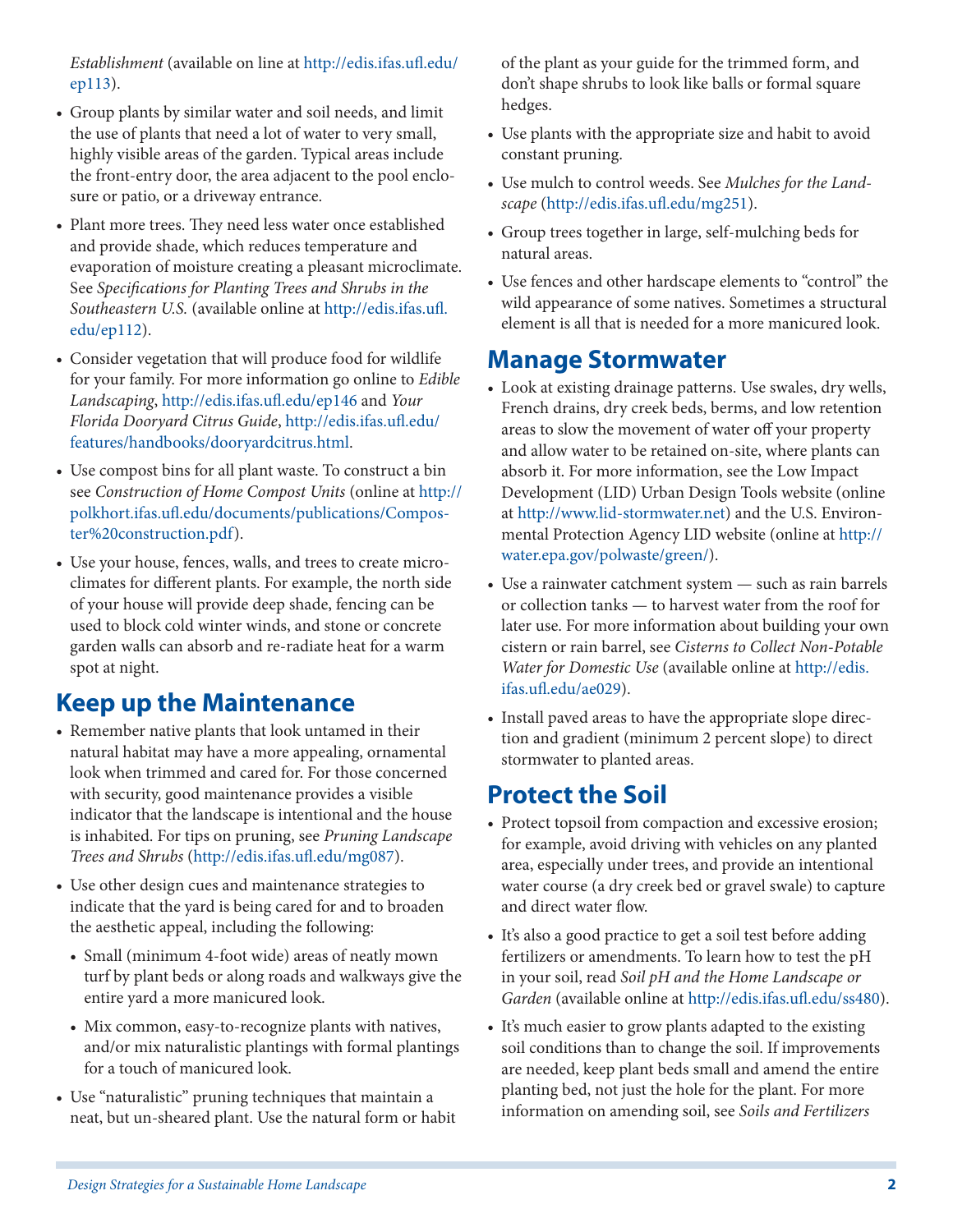*for Master Gardeners*: *Soil Organic Matter and Organic Amendments* (available online at [http://edis.ifas.ufl.edu/](http://edis.ifas.ufl.edu/mg454) [mg454\)](http://edis.ifas.ufl.edu/mg454).

- Use compost and mulch to build healthy soil and improve plant resistance to pests and diseases.
- Limit the widespread use of gravel, rocks, and other inert mulches. Although they work well to keep weeds down, these mulches do not return organic matter to the environment.
- Look for mulch that is certified to be free of CCA-treated wood contaminants. More information can be found on the trade association website for mulch — the Mulch and Soil Council (<http://www.mulchandsoilcouncil.org>/).

## **Use Small but Functional Turf and Paved Areas**

The shape of the lawn affects water use. Avoid irregular shapes and long, narrow areas (less than 4 feet wide), which are difficult to irrigate efficiently. Design the turf area to be large enough to be functional, but with the smallestpossible perimeter, such as a simple square or circle. More information on design can be found at SULIS- the University of Minnesota website for landscape ([http://www.](http://www.sustland.umn.edu/design/module1.htm) [sustland.umn.edu/design/module1.htm](http://www.sustland.umn.edu/design/module1.htm)).

• Design paved areas so that the paving modules (such as bricks or pavers) do not require excessive cutting and waste of material.

- Design paved areas to accommodate the required level of use and no more; paved areas should only be large enough for the intended activity.
- Use decks, patios, ponds, retaining walls, garden walls and rock gardens to add interest and create spaces, but find a good balance between these hardscape elements and planted areas.

## **Use Reclaimed, Recycled or Local Hardscape**

- Reclaimed materials are the greenest option. Reusing material reduces waste and the need for virgin resources and uses no manufacturing energy.
- Use reclaimed or repurposed metal for fencing and structures. Metal is durable and long lasting, does not leach pollutants, can be recycled, and is low maintenance.
- Use materials made from recycled plastic, such as recycled plastic lumber (RPL). More information can be found at the California Integrated Waste Management

Board website — [http://www.calrecycle.ca.gov/Plastics/](http://www.calrecycle.ca.gov/Plastics/Recycled/Lumber/) [Recycled/Lumber/.](http://www.calrecycle.ca.gov/Plastics/Recycled/Lumber/)

- Use reclaimed brick, concrete and aggregate. The primary environmental impact related to stone is mining and transportation energy. Reusing bricks or broken concrete from your old patio can reduce mining activity.
- Choose woods that are labeled from a sustainable timber production and (with the exception of wood that contacts the ground) woods that are not chemically treated. For more information on certification, go to the Forest Stewardship Council online at [http://fscus.org/faqs/](http://fscus.org/faqs/what_is_certification.php) [what\\_is\\_certification.php.](http://fscus.org/faqs/what_is_certification.php) The best wood is naturally durable hardwoods from a source as close to the site as possible.
- If pre-treated wood is necessary, use wood treated with low VOC paints, stains and preservatives. Solvents used to thin paints and stains should be vegetable-based, rather than mineral-based. Paint and stain pigments should be made from inorganic earth and mineral pigments, and preservatives should be water borne and include zinc, copper, or fluoride compound salts. The website of the independent, non-profit Green Seal organization has more information on environmentally friendly paints and solvents at [http://www.greenseal.org/](http://www.greenseal.org).
- Design wood structures to shed rainwater. Any wood that becomes wet and does not dry out is vulnerable to decay and insect attack. Protect endgrains with caps, and do not set post ends in concrete footings that hold water.
- Use joinery and hardware, such as carriage bolts, that allow a structure to be dismantled and reassembled for repair and replacement or recycling.

## **Install Efficient Irrigation**

• Irrigation systems are designed to work in an overlapping layout and are most efficient in small areas with a simple form.

- Design the irrigation system so that turf zones are separate from shrub and groundcover zones. Better yet, use manual hose end sprinklers and take the time to learn the soil/water requirements. For more information, see *Let Your Lawn Tell You When to Water* at [http://edis.](http://edis.ifas.ufl.edu/ep054) [ifas.ufl.edu/ep054](http://edis.ifas.ufl.edu/ep054) and *Conserving Water in the Home Landscape* at [http://edis.ifas.ufl.edu/mg217.](http://edis.ifas.ufl.edu/mg217)
- Micro-irrigation systems apply water directly to the soil, so little water is lost to evaporation. To learn more, read *Microirrigation in the Landscape,* available online at, [http://edis.ifas.ufl.edu/wi007.](http://edis.ifas.ufl.edu/wi007)